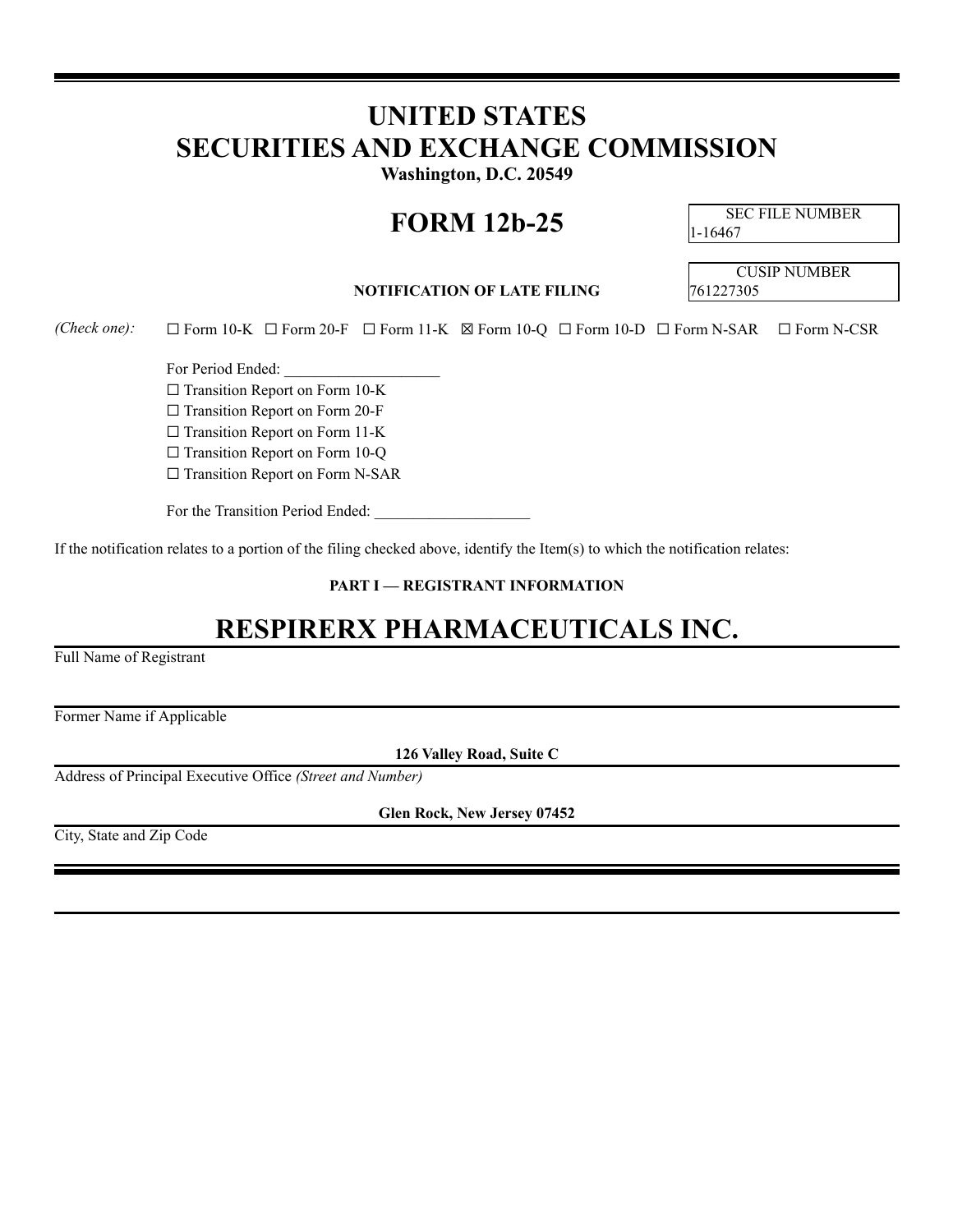#### **PART II — RULES 12b-25(b) AND (c)**

If the subject report could not be filed without unreasonable effort or expense and the registrant seeks relief pursuant to Rule 12b-25(b), the following should be completed. (Check box if appropriate)

- (a) The reason described in reasonable detail in Part III of this form could not be eliminated without unreasonable effort or expense;
- ☐ (b) The subject annual report, semi-annual report, transition report on Form 10-K, Form 20-F, Form 11-K, Form N-SAR or Form N-CSR, or portion thereof, will be filed on or before the fifteenth calendar day following the prescribed due date; or the subject quarterly report or transition report on Form 10-Q or subject distribution report on Form 10-D,or portion thereof, will be filed on or before the fifth calendar day following the prescribed due date; and
	- (c) The accountant's statement or other exhibit required by Rule 12b-25(c) has been attached if applicable.

#### **PART III — NARRATIVE**

State below in reasonable detail the reasons why Forms 10-K, 20-F, 11-K, 10-Q, 10-D, N-SAR, N-CSR, or the transition report or portion thereof, could not be filed within the prescribed time period.

RespireRx Pharmaceuticals Inc. (the "Registrant") was unable, without unreasonable effort or expense, to file its Quarterly Report on Form 10-Q for the period ended March 31, 2022 (the "Quarterly Report") by May 16, 2022 filing date applicable to smaller reporting companies due to additional time needed for the Board of Directors (acting as the Audit Committee) of the Registrant to complete its review of the Quarterly Report with the Registrant's independent registered accounting firm. As a result, the Registrant is still in the process of preparing disclosures and accumulating validating information needed to complete the Quarterly Report and requires additional time for its completion. The Registrant intends to file a complete Quarterly Report as soon as practicable within the extension period of five calendar days provided under Rule 12b-25 of the Securities Exchange Act of 1934, as amended.

#### **PART IV — OTHER INFORMATION**

(1) Name and telephone number of person to contact in regard to this notification

| <b>Jeff E. Margolis</b> | (201           | 444-494"             |
|-------------------------|----------------|----------------------|
| Name)                   | Area (<br>ode. | Number)<br>Telenhone |

(2) Have all other periodic reports required under Section 13 or 15(d) of the Securities Exchange Act of 1934 or Section 30 of the Investment Company Act of 1940 during the preceding 12 months or for such shorter period that the registrant was required to file such report(s) been filed? If answer is no, identify report(s).

 $Yes \boxtimes NO \square$ 

(3) Is it anticipated that any significant change in results of operations from the corresponding period for the last fiscal year will be reflected by the earnings statements to be included in the subject report or portion thereof?

Yes □ NO ⊠

If so, attach an explanation of the anticipated change, both narratively and quantitatively, and, if appropriate, state the reasons why a reasonable estimate of the results cannot be made.